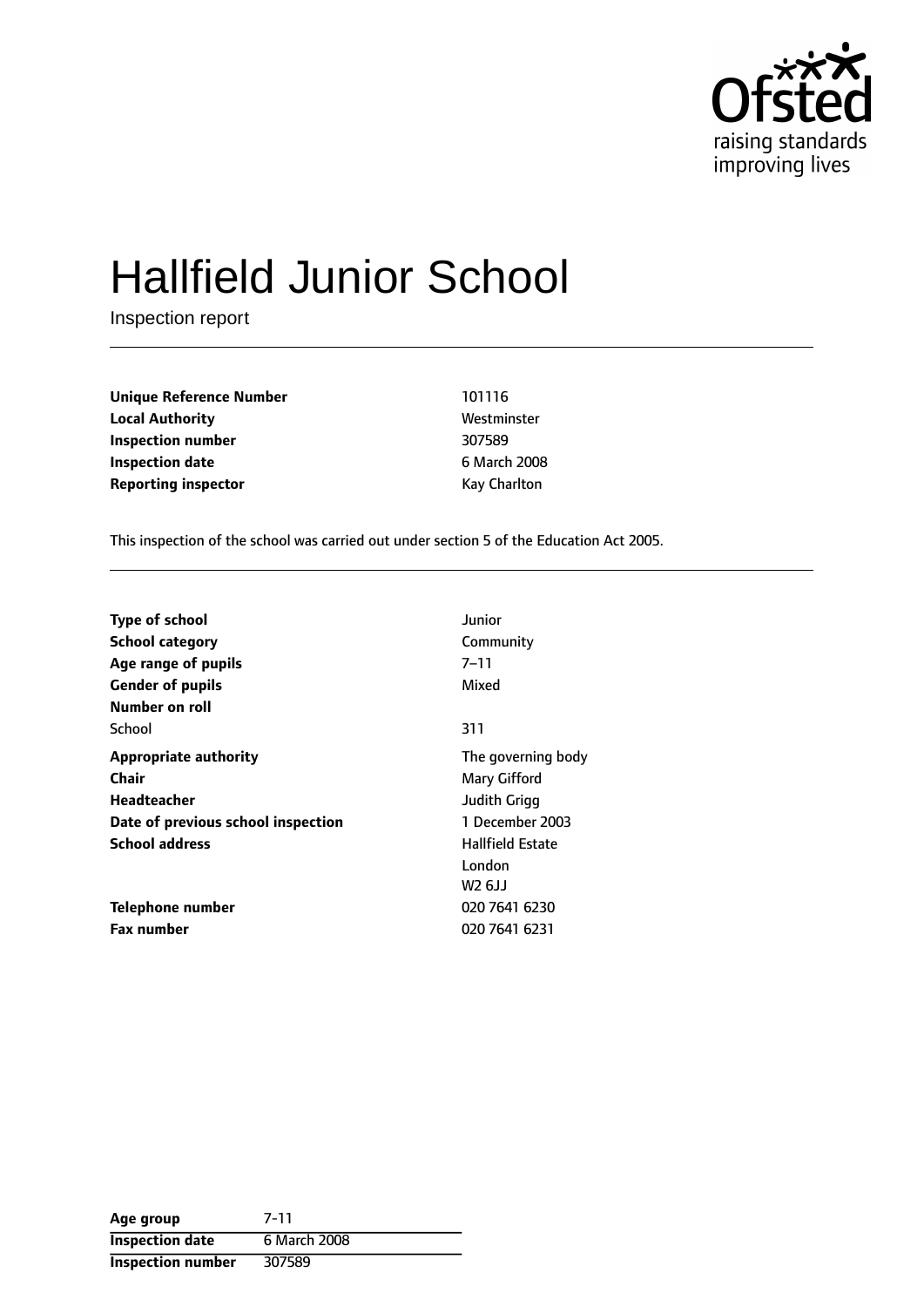.

© Crown copyright 2008

#### Website: www.ofsted.gov.uk

This document may be reproduced in whole or in part for non-commercial educational purposes, provided that the information quoted is reproduced without adaptation and the source and date of publication are stated.

Further copies of this report are obtainable from the school. Under the Education Act 2005, the school must provide a copy of this report free of charge to certain categories of people. A charge not exceeding the full cost of reproduction may be made for any other copies supplied.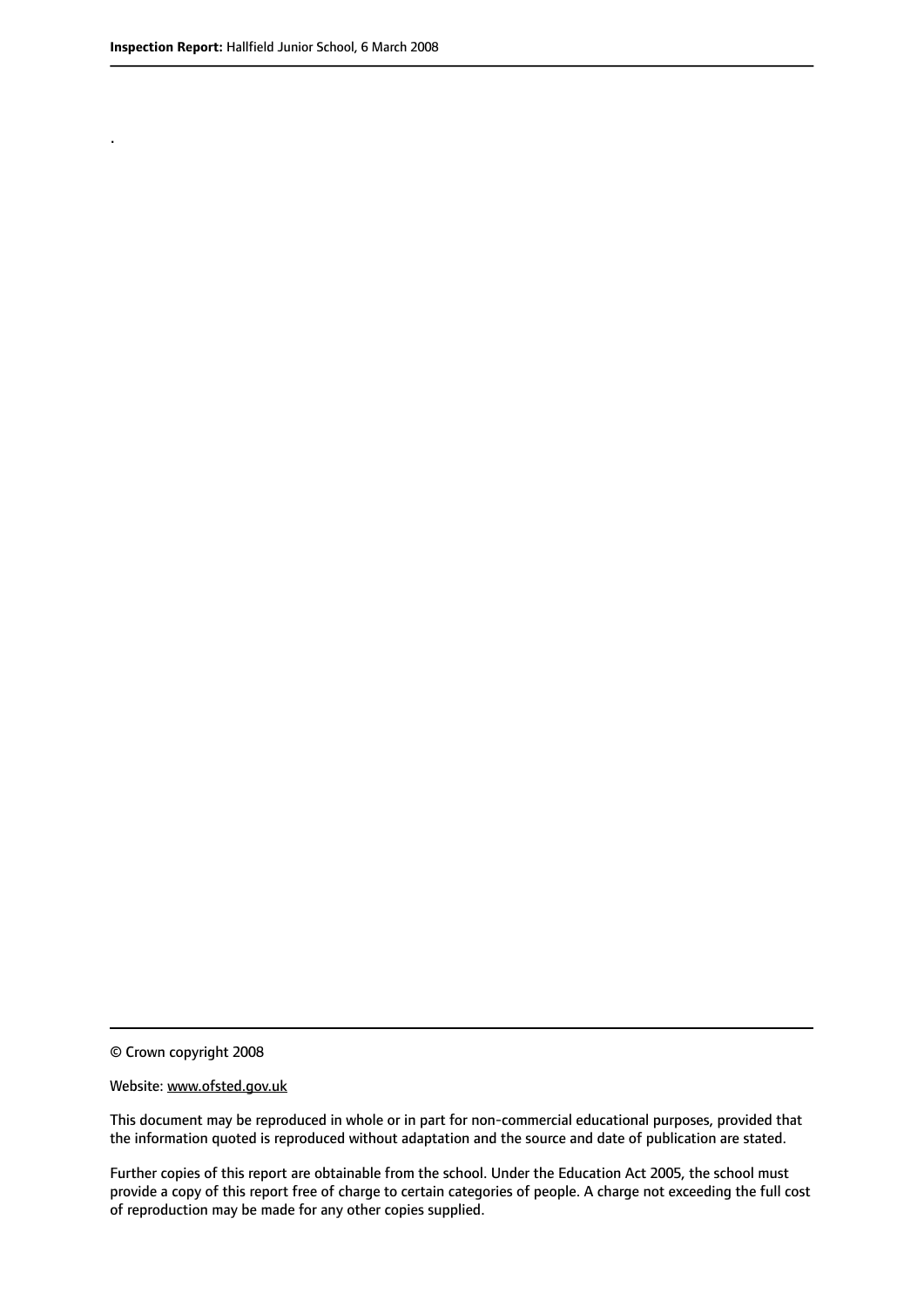# **Introduction**

The inspection was carried out by an Additional Inspector. The inspector evaluated the overall effectiveness of the school and investigated the following issues, teaching and learning, curriculum, care, guidance and support, and personal development and well-being, gathering evidence from lesson observations, scrutiny of pupils' work and documents. Parents' questionnaires and discussions with pupils, governors and staff also contributed to the judgements. Other aspects of the school's work were not investigated in detail, but the inspector found no evidence to suggest that the school's own assessments, as given in its self-evaluation, were not justified, and these have been included where appropriate in this report.

## **Description of the school**

Hallfield is a large inner-city junior school serving a multi-ethnic population with high levels of social deprivation. The percentage of pupils in receipt of free school meals is well above average. A high proportion of pupils leave or start at the school other than at the usual point of entry and over a third are from refugee or asylum seeker families. A significant number of pupils are at the early stages of learning to speak English. Over thirty different languages are spoken the most common being Arabic, Bengali and Kurdish. The proportion of pupils identified as having learning difficulties, including a high number with social, emotional and behavioural issues, is above average. The school has had a high turnover of teaching staff since September 2006.

## **Key for inspection grades**

| Grade 1 | Outstanding  |
|---------|--------------|
| Grade 2 | Good         |
| Grade 3 | Satisfactory |
| Grade 4 | Inadequate   |
|         |              |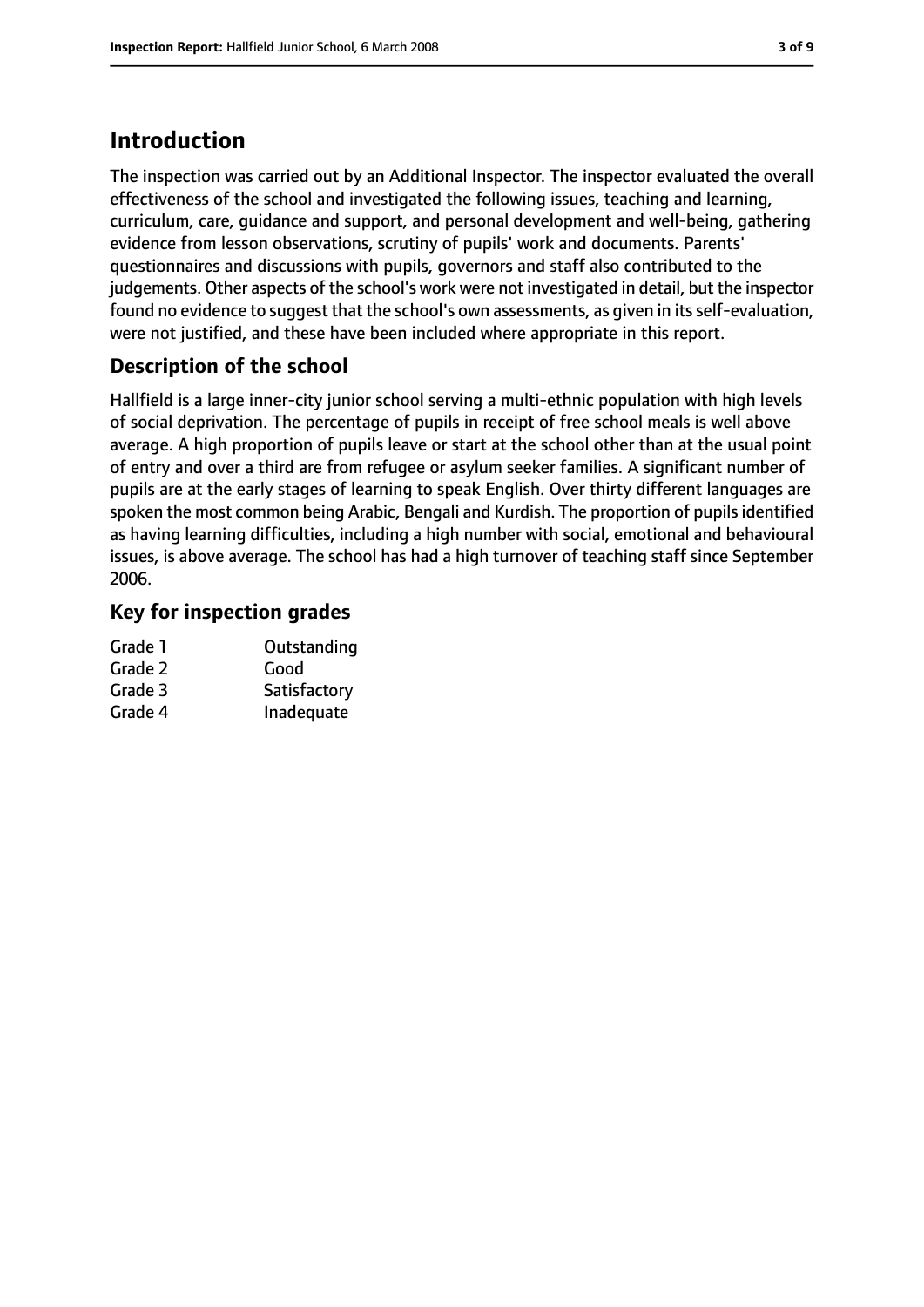# **Overall effectiveness of the school**

#### **Grade: 3**

Hallfield Junior School provides a satisfactory education for its pupils. There are good features notably in their personal development and in the care, guidance and support they receive. The school values the diversity of pupils' backgrounds and has established a racially harmonious environment where pupils happily work and play together. Almost all parents speak well of the school and make comments such as 'My children find school is so much fun that they are happy getting up in the morning.'

As a result of satisfactory teaching and learning, pupils make satisfactory progress. By the end of Year 6, standards are below the national average but this represents satisfactory achievement from pupils' low starting point on entry. After the last inspection, there was a noticeable rise in standards in English, mathematics and science. However, in 2007, they declined and this was linked to significant changes in teaching staff. With recently improved stability in staffing and the determined efforts of all associated with the school it is starting to reverse this downward trend and clear improvements are starting to take place. Even so, there is still not enough good teaching to ensure that all pupils achieve as well as they are capable. Staff are enthusiastic, they plan carefully in year teams and make learning fun. They have a consistent approach to managing pupils' behaviour and lessons proceed smoothly. The school hasstrengthsin teaching bilingual pupils and, as a result, pupils who lack fluency in speaking English quickly catch up to their peers and are fully included in all lessons. Pupils with special educational needs receive a good level of support and achieve the small step learning targets set for them. However, there are lessons, where staff do not fully challenge pupils of all abilities, particularly the more able, and the pace of learning, notably in mathematics, becomes too leisurely. In these situations, pupils could achieve more.

The school's vision that 'everyone should have opportunities to grow, feel valued and be respected' is reflected in pupils' good personal development. Pupils learn to explore their feelings and their responses to issues, for example about why each person is special, are impressive. In assemblies, all show a high degree of reverence for times of prayer and reflection and their spiritual, moral, social and cultural development is excellent. Many pupils make significant gains in improving their self-discipline and behaviour is good overall. Throughout the school, pupils take on responsibilities well and learn to work as members of a team. They make an outstanding contribution to both the school and the wider community. For example, through the work of the school council, the sports leaders and peer mentors, and by acting as an 'invisible observer' to give staff feedback on their lessons. They also take part in initiatives such as the City Guardians scheme to improve the neighbourhood. Pupils of all ages enjoy school, have positive attitudes and a noticeable feature is the pupils' sense of loyalty to the school. There are good systems in place to improve attendance, which has improved over time and is now in line with the national average. Pupils are aware that their views count and that staff will listen to them. They say that, 'We can talk to teachers if we have a problem.' They develop a good understanding of the need for a healthy lifestyle and appreciate the importance of being safety conscious.

The school's curriculum is satisfactory overall with particular strengths in the wide range of enrichment activities that build on the diversity of pupils' backgrounds and the local community. These play an important part in ensuring that pupils enjoy school. A good example is the school's troupe of street dancers who are an inspiration to all especially after their recent success at a cultural and arts competition at Wembley arena. The development of pupils' key skills in literacy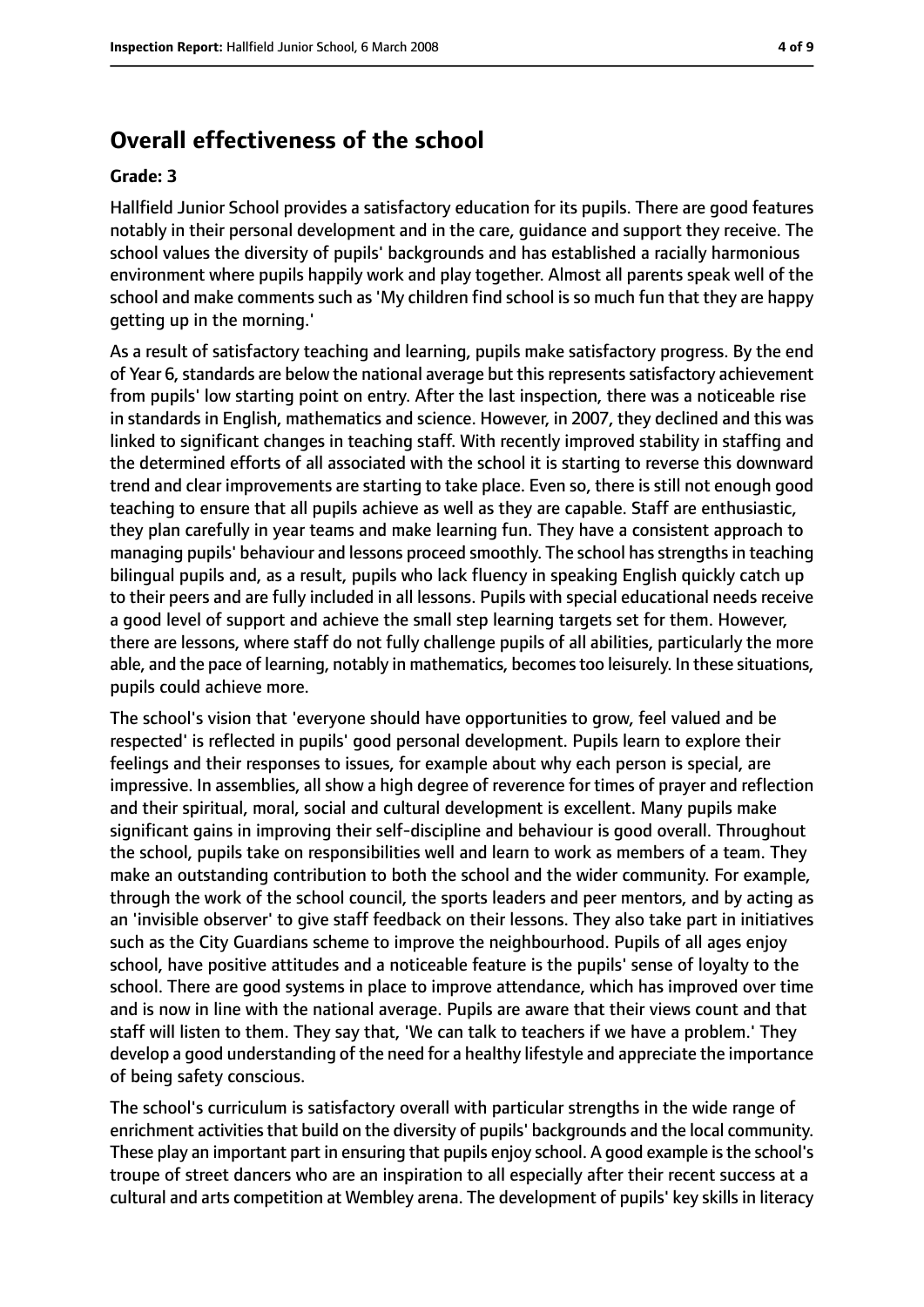and numeracy is satisfactory although there is some lack of consistency from one class to another, particularly in ensuring a systematic build-up of pupils' skills in numeracy.

The care, guidance and support pupils receive are good. There are thorough child protection and risk assessment procedures in place and the care provided for pupils is excellent. Staff make sure that all pupils, including those who arrive at different times, settle happily into school and that they feel confident about moving to the next stage of their education. The systems for supporting pupils' personal development are particularly effective and the learning mentor plays an important role. There is comprehensive tracking of each pupil's academic progress and this information is used well to organise extra support for individuals. It also is used to set targets that the pupils are keen to reach although there are times when staff do not make best use of these in lessons in order to accelerate the pace of pupils' learning. Well-established systems are in place to support pupils with learning difficulties and disabilities, and those who speak English as an additional language. The systems to extend the more able, such as the science booster group, are relatively recent but are already beginning to pay dividends. Parents are seen as partners in their child's education and the school works very well with them and with a wide range of outside agencies to support pupils' development.

Leadership is satisfactory overall. Leaders at all levels, including the governing body, are committed to future improvement but there is more to be done, particularly by middle leaders, to secure improvement in standards. The headteacher provides determination to ensure that all pupils reach their potential and, along with the recently appointed deputy, gives a clear sense of direction. She cultivates teamwork amongst all adults in the school so that everyone recognises they have a part to play. Middle leaders, a significant number of whom are new to their roles, are making an increasingly active contribution to whole school development. However, at present, they are having insufficient impact on improving the quality of teaching, particularly by ensuring consistency of approach from class to class. Governors are effective in both supporting and challenging the school and act effectively as its critical friend. They are aware of the school's strengths and weaknesses and, with the headteacher, have given a clear lead at a time of uncertainty. Overall, the school's self-evaluation procedures are accurate. At a senior level they are rigorous so that everyone is clear about what needs to be done for the school to improve. Staff development is given high priority and is well focussed towards the school's priorities which fully reflect the areas that are most in need of improvement. Staff are approaching these developments very enthusiastically, and the school's track record this shows that the school is in a sound position to move forward.

### **What the school should do to improve further**

- Ensure that teaching improves, especially in mathematics, so that pupils of all abilities achieve as well as they can.
- Improve leadership, particularly of that of middle leaders, to secure higher standards for pupils.

A small proportion of the schools whose overall effectiveness is judged satisfactory but which have areas of underperformance will receive a monitoring visit by an Ofsted inspector before their next section 5 inspection.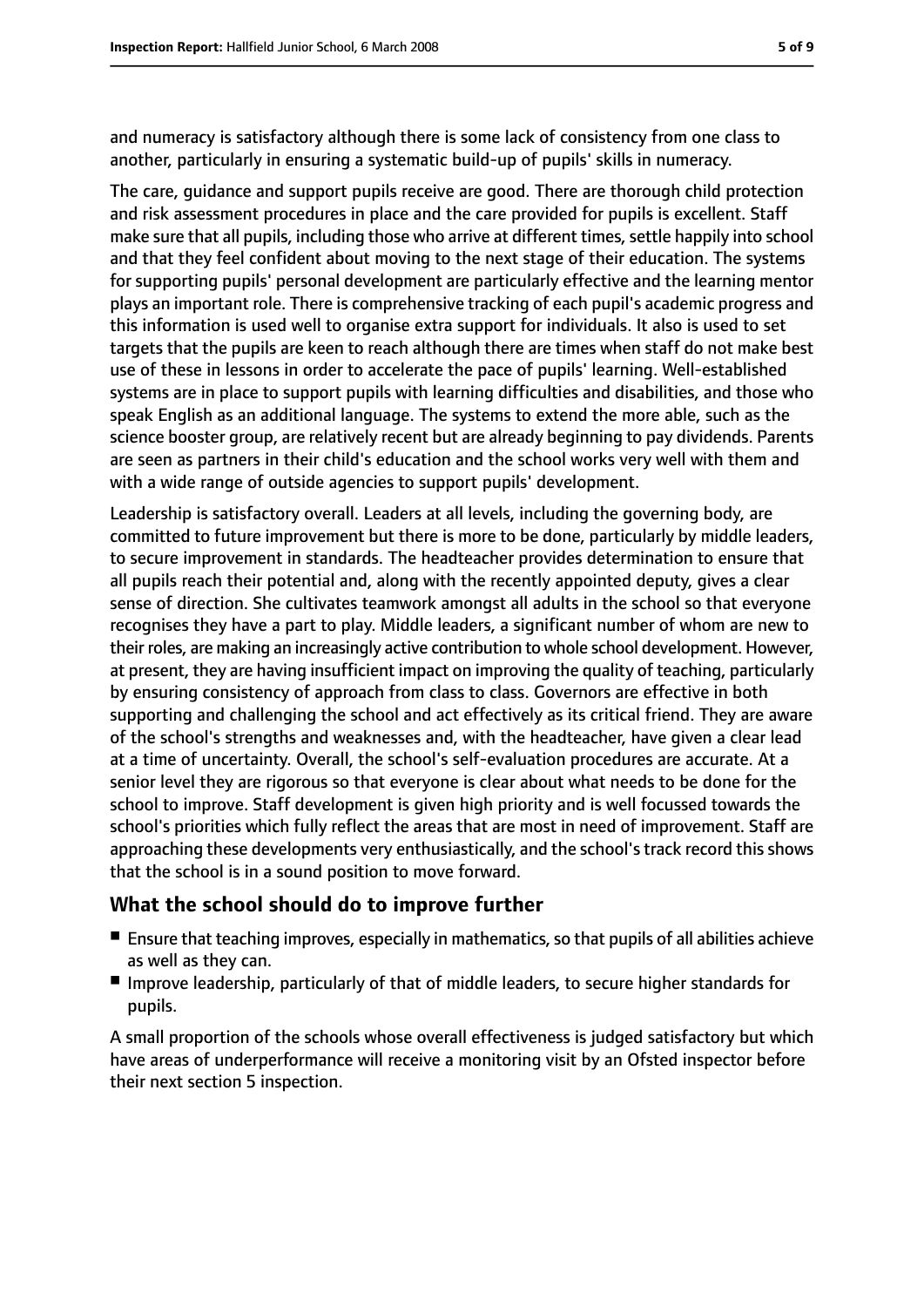**Any complaints about the inspection or the report should be made following the procedures set out in the guidance 'Complaints about school inspection', which is available from Ofsted's website: www.ofsted.gov.uk.**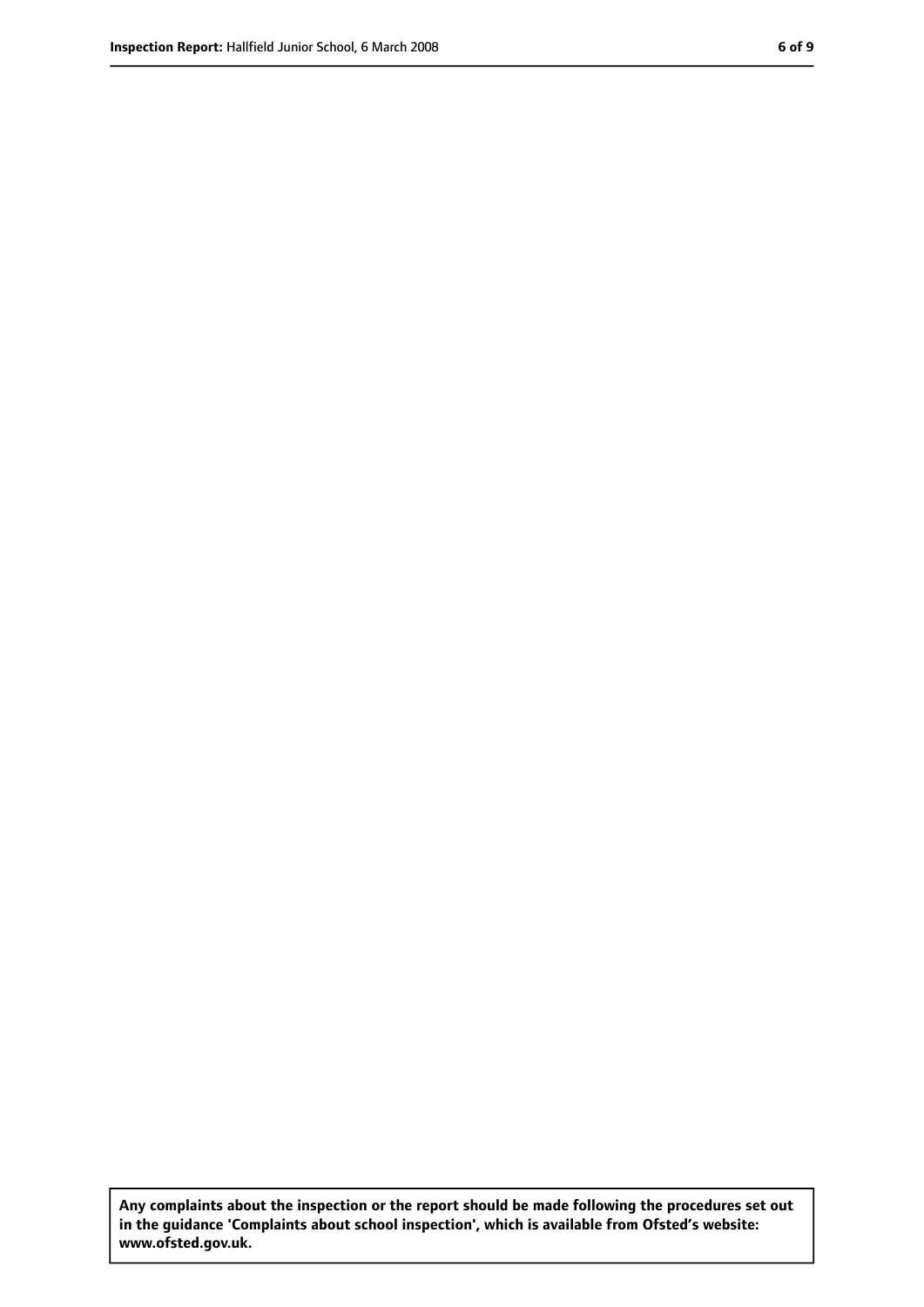#### **Annex A**

# **Inspection judgements**

| $^{\backprime}$ Key to judgements: grade 1 is outstanding, grade 2 good, grade 3 satisfactory, and | School         |
|----------------------------------------------------------------------------------------------------|----------------|
| arade 4 inadeguate                                                                                 | <b>Overall</b> |

## **Overall effectiveness**

| How effective, efficient and inclusive is the provision of education, integrated<br>care and any extended services in meeting the needs of learners? |     |
|------------------------------------------------------------------------------------------------------------------------------------------------------|-----|
| Effective steps have been taken to promote improvement since the last<br>inspection                                                                  | Yes |
| How well does the school work in partnership with others to promote learners'<br>well-being?                                                         |     |
| The capacity to make any necessary improvements                                                                                                      |     |

## **Achievement and standards**

| How well do learners achieve?                                                                               |  |
|-------------------------------------------------------------------------------------------------------------|--|
| The standards <sup>1</sup> reached by learners                                                              |  |
| How well learners make progress, taking account of any significant variations between<br>groups of learners |  |
| How well learners with learning difficulties and disabilities make progress                                 |  |

## **Personal development and well-being**

| How good is the overall personal development and well-being of the<br>learners?                                  |   |
|------------------------------------------------------------------------------------------------------------------|---|
| The extent of learners' spiritual, moral, social and cultural development                                        |   |
| The extent to which learners adopt healthy lifestyles                                                            |   |
| The extent to which learners adopt safe practices                                                                |   |
| How well learners enjoy their education                                                                          |   |
| The attendance of learners                                                                                       | っ |
| The behaviour of learners                                                                                        |   |
| The extent to which learners make a positive contribution to the community                                       |   |
| How well learners develop workplace and other skills that will contribute to<br>their future economic well-being |   |

## **The quality of provision**

| $\mid$ How effective are teaching and learning in meeting the full range of the $\mid$<br>learners' needs? |  |
|------------------------------------------------------------------------------------------------------------|--|
| How well do the curriculum and other activities meet the range of needs  <br>and interests of learners?    |  |
| How well are learners cared for, guided and supported?                                                     |  |

 $^1$  Grade 1 - Exceptionally and consistently high; Grade 2 - Generally above average with none significantly below average; Grade 3 - Broadly average to below average; Grade 4 - Exceptionally low.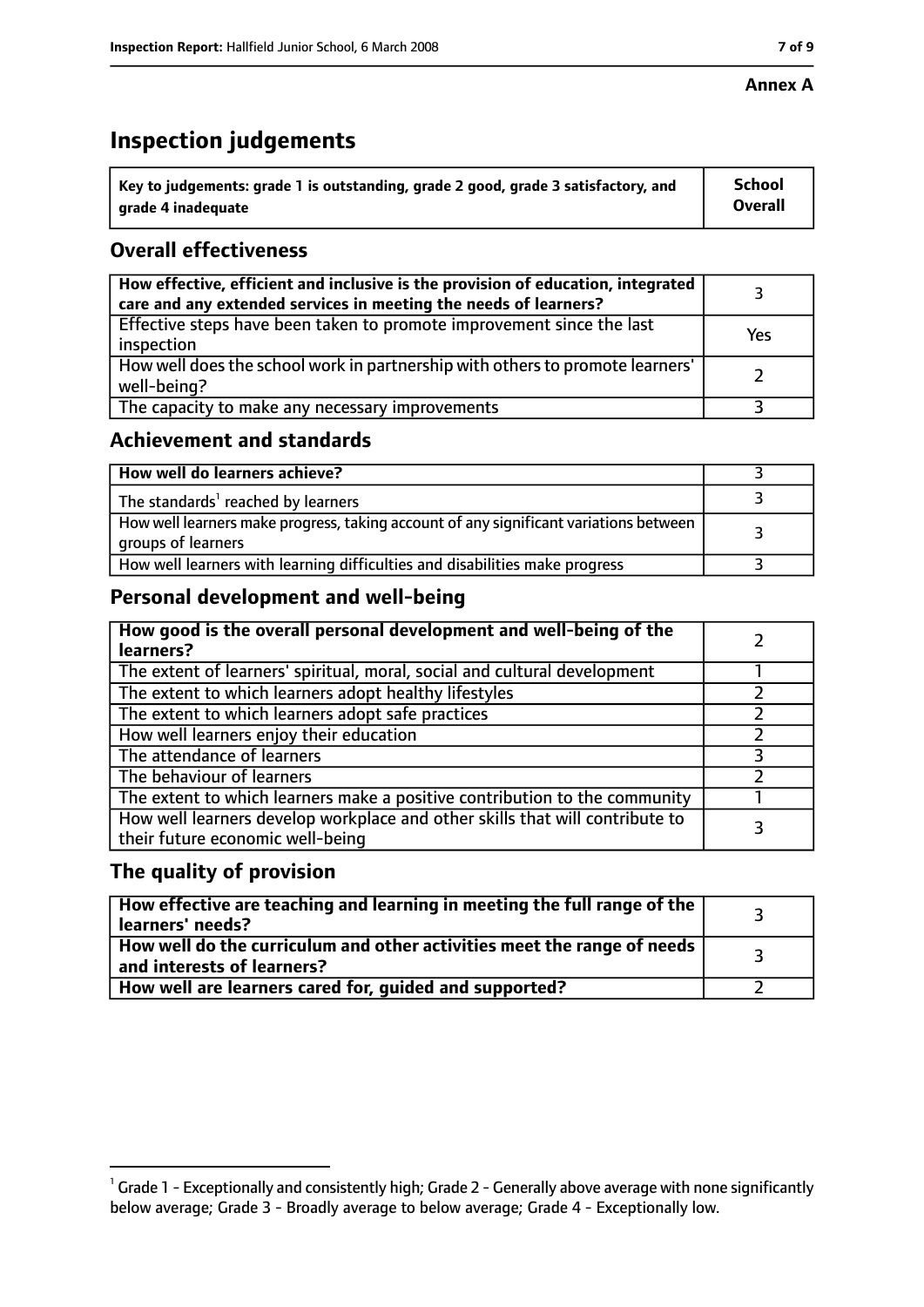# **Leadership and management**

| How effective are leadership and management in raising achievement<br>and supporting all learners?                                              |     |
|-------------------------------------------------------------------------------------------------------------------------------------------------|-----|
| How effectively leaders and managers at all levels set clear direction leading<br>to improvement and promote high quality of care and education |     |
| How effectively leaders and managers use challenging targets to raise standards                                                                 | 3   |
| The effectiveness of the school's self-evaluation                                                                                               |     |
| How well equality of opportunity is promoted and discrimination tackled so<br>that all learners achieve as well as they can                     | 3   |
| How effectively and efficiently resources, including staff, are deployed to<br>achieve value for money                                          | 3   |
| The extent to which governors and other supervisory boards discharge their<br>responsibilities                                                  |     |
| Do procedures for safequarding learners meet current government<br>requirements?                                                                | Yes |
| Does this school require special measures?                                                                                                      | No  |
| Does this school require a notice to improve?                                                                                                   | No  |